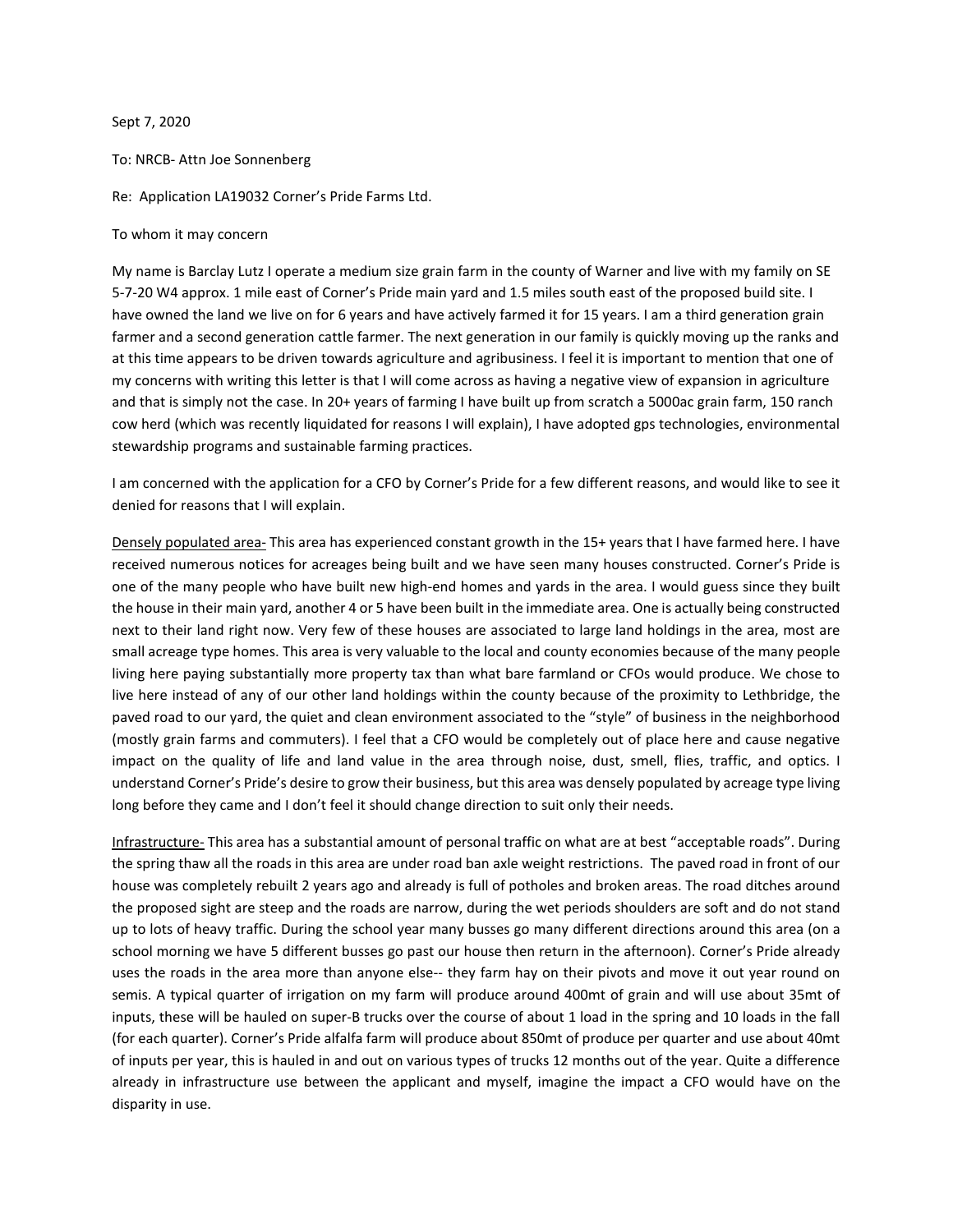Environmental impact- This area is basically a lake bottom (I have included a picture looking towards Corner's Pride main yard from my nearest pivot point to them). On my property, water actually runs all 4 directions depending on the time of year and runoff factors. Water from this area comes in from the north, west, and south and pools in a large area between Corner's Pride and myself during large rain events and spring runoff. It is a constant work in progress for all of us to mitigate flood potential. The Raymond Irrigation District is good at helping with this and in the last few years has done work with Corner's Pride and myself to help with drainage and pooling. Corner's Pride has dug ditches, taken out culverts, built up their yard, built up their stack yards and created holding areas for water because they know the impacts of the standing water. Even after all this work, pooling and flooding are still a big problem. I have actually ceased my small scale beef cow/calf operation on this land because it truly does become a swamp in the spring and it is impossible to stop manure runoff from happening. It also seems to me that research and testing for ground moisture was done during and after 2 historically dry years (easily 2 of the driest years I have experienced since 2000 and 2001 and before that 1988), this simply put will not be an accurate assessment. In the past 7 years we have had 3 major flood events in this area (like the one in the picture enclosed), I feel these should be included in the research and decision making as well as the dry years.

These points were made quickly off the top of my head one evening because I had time off during harvest due to a rain we received. I was rushed to put this all down as I was not given any notice from Corner's Pride of this expansion. That surprised me because I had actually sold them straw last year and this year, so it seems as though they could have worked it into conversation at some point if they wanted to be neighborly. The only notice I received was a letter in the mail at the same time as the other people in the area, and to this point have never heard anything about it from the applicants themselves. I farm land around many people/acreages and we try to stay in contact with them to create a relationship where we can get along. This summer due to Covid I had 2 acreages we own the land beside host wedding receptions, and we made sure that we were not spraying around their place immediately before or during the events. We also cut the grass around the perimeters of the property to help with mosquito levels and provided parking on our property. We made this simple gesture for only a small event. Couldn't Corner's Pride have made the gesture to notify the community in the area over the past year or 2 about a large scale expansion like this in the interest of being transparent and neighborly?

This is simply not the area to put up a CFO. There are plenty of areas where a CFO can be built in the county of Lethbridge or Warner where it will not affect this many local residents, and where negative environmental factors can be better mitigated.

Thank you for your time and consideration of my concerns,

Barclay Lutz

Box 556 Raymond Ab

T0K 2S0